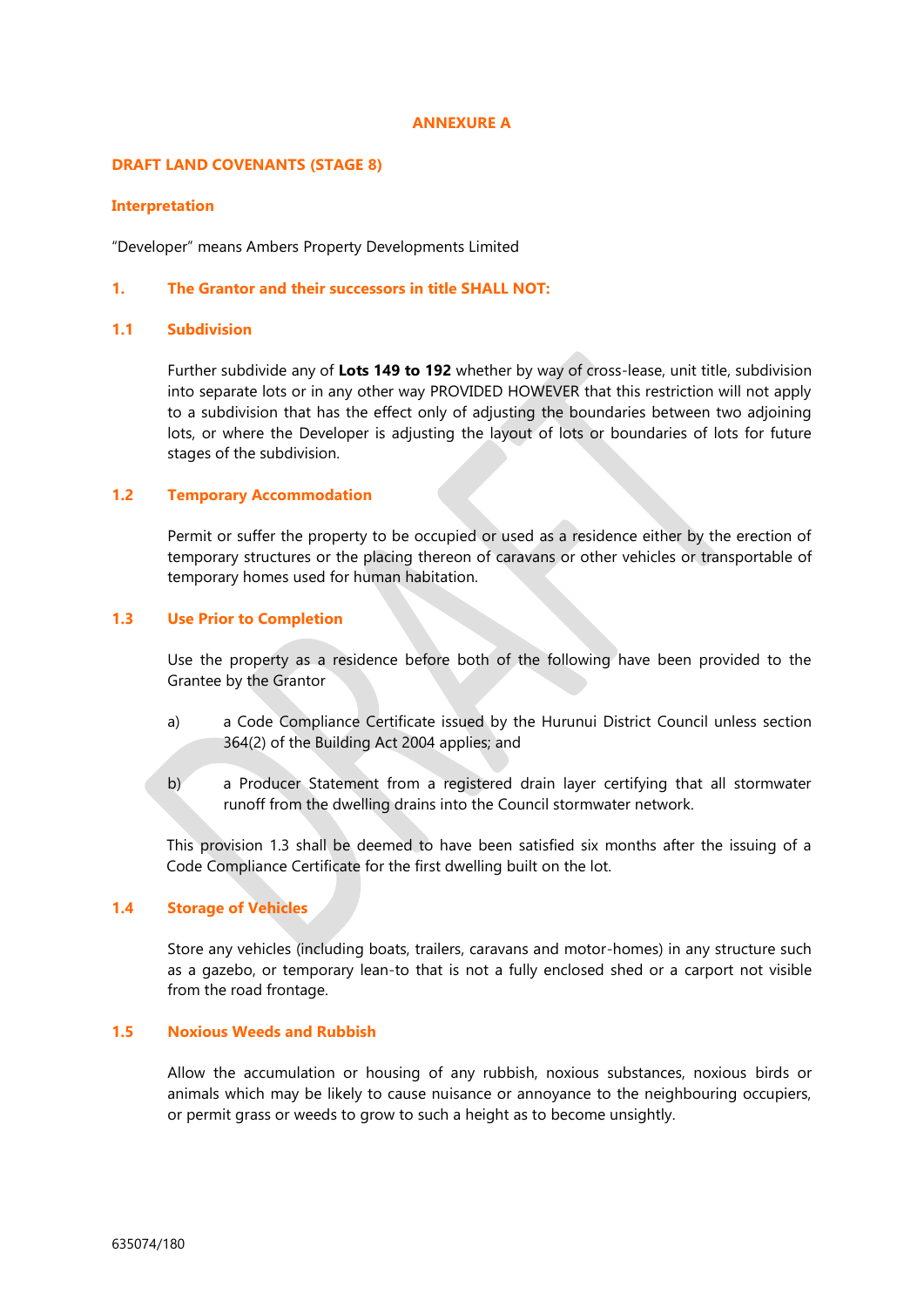### **1.6 Animals**

Permit any dog or other pet to be kept in or about the property which dog or other pet is likely to cause a nuisance or annoyance to other neighbouring occupiers or detract from the subdivision, and in particular, without otherwise limiting this restriction, not to keep on or about the property any dog which in whole or part appears to be a Pit Bull Terrier, Rottweiler, Japanese Akita, Japanese Tosa, Dogo Argentino or Brazilian Fila. The keeping of pigeons is expressly prohibited.

### **1.7 Signs**

Permit any advertisement, sign or hoarding of a commercial nature (excluding a professionally made "For Sale" sign) to be erected on any part of the property or dwelling, including any sign indicating that the dwelling is a Show Home, PROVIDED THAT the Developer shall have the discretion to allow a Show Home sign to be erected for such time as the Developer shall decide, AND FURTHER PROVIDED THAT under no circumstances shall any signage be affixed to any of the fences referred to in clause 1.9, or before obtaining the Developer's consent in writing.

#### **1.8 Gas**

Allow any portable gas cylinders or bottles to be placed on the Lot which are visible from the road, but this does not apply to gas bottles for use with outdoor barbeques or free-standing outdoor gas heaters.

### **1.9 Dwelling Height and Minimum Size**

- a) Erect on any Lot, a dwelling greater in height than a single storey. The Developer may, at the Developer's sole discretion, approve plans with living areas situated within the roof cavity of the dwelling provided that there are no windows set into the roofline or gable area and that the only natural light permitted into the roof cavity is from skylights. Any such dwelling shall not be deemed to be in breach of this clause by virtue of its having a living area situated within the roof cavity.
- b) Erect on any lot any structure other than one new dwelling house including attached garaging but excluding associated outbuildings, with a minimum floor area, including garaging of
	- not less than 160m2 for Lots 800m2 and over
	- not less than 140m2 for Lots between 500m2 and 800m2
	- not less than 120m2 for Lots under 500m2.

## **1.10 New Materials**

Erect or permit to be erected on the Lot any building using anything other than new materials PROVIDED THAT second-hand bricks may be allowed for exterior cladding at the Developer's discretion. No pre-lived in dwelling shall be transported on to the Lot. Certain pre-built dwellings can be approved by the Grantee at its sole discretion provided they will comply with the standard of development envisaged.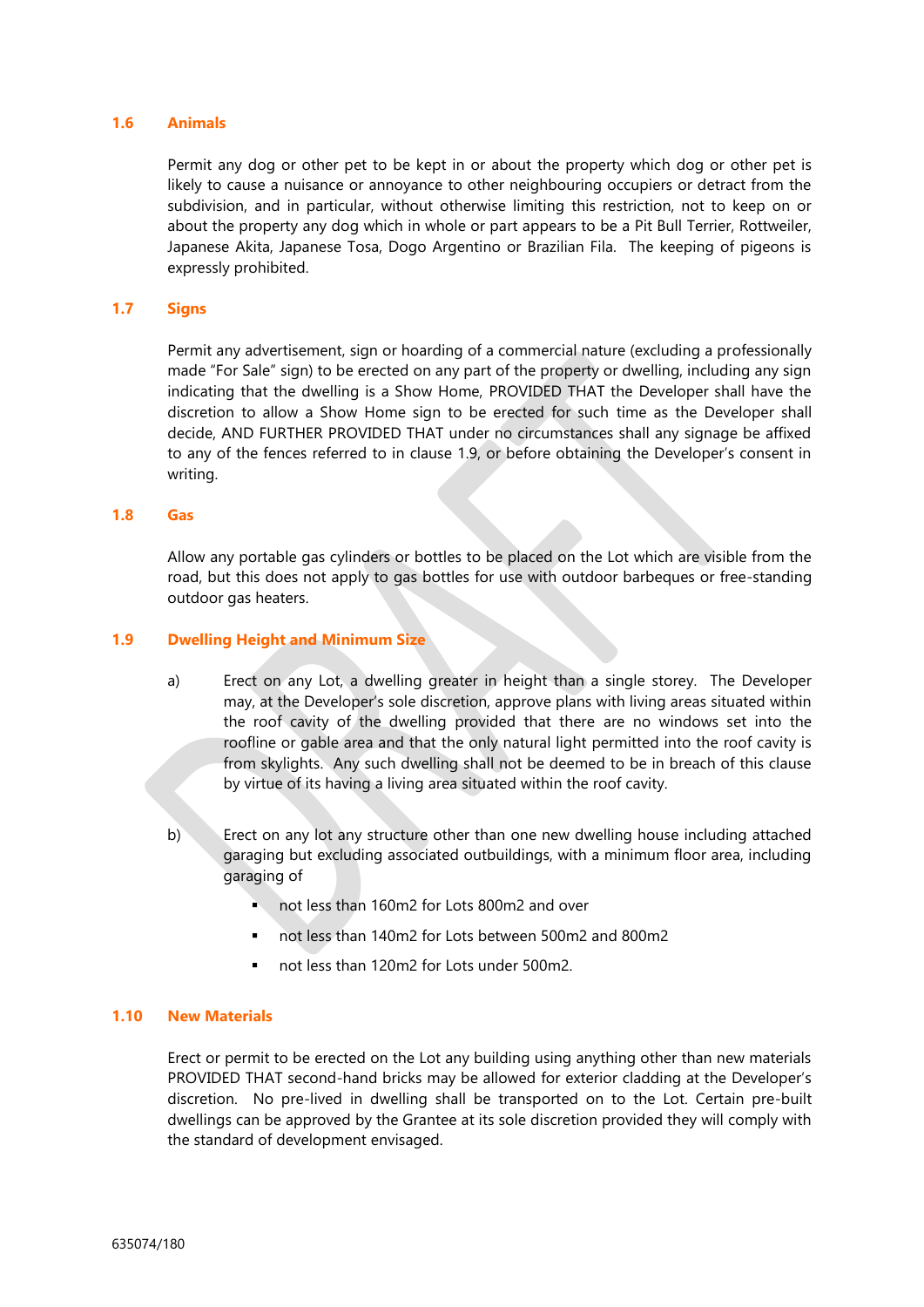#### **1.11 Non-permitted Cladding Materials**

Construct any building on the Lot with an external cladding of unrelieved flat sheet fibrolite, hardiflex, galvanised steel or similar materials PROVIDED THAT this restriction shall not apply to the cladding of soffits or gable ends.

## **1.12 Painting**

Leave the outside of any dwelling unfinished, or any exterior walls or doors unpainted or unstained PROVIDED THAT this clause shall not apply where natural timber cladding or decorative brick, stone or concrete are used.

#### **1.13 Building Materials**

Use as a roofing material any material other than tiles (clay, ceramic, concrete, decramastic, pre-coated pressed steel) of a single colour or pre-painted long-run pressed steel (the use of zincalume shall not be permitted), nor exterior cladding of material other than clay brick, weather-board, linea board, concrete block, masonry, stucco, solid plaster or glazing or a combination of the above. Preferred building materials are detailed in the Grantee's Design Guidelines.

### **1.14 Fencing Materials**

Erect or permit to be erected on the land any fence or boundary wall of any material containing cement board sheets or panels, corrugated iron, or metal sheeting, or that does not have a capping ridge along the top of the fence.

#### **1.15 Reserve Boundaries and Fencing**

a) In respect of Lots **178 and 179**:

- (i) remove, build or permit to be built any fence on the boundary between the Lot and the adjoining reserve other than a pool / warner style decorative metal fence of a height not exceeding 1.2 metres; or
- (ii) build or permit to be built any building or structure within two metres of the boundary between the Lot and the adjoining reserve. In this context, a building or structure shall not include a swimming pool or any structure the sole purpose of which is for landscaping but shall include any additional fencing, except for side boundary fencing not greater in height than 1.2m. Any additional fencing must be approved by the developer as part of the landscape approval provision at clause 1.22.

#### b) In respect of Lots **149, 150, 162, 168, 169, 174, 175,**

- (i) remove, build or permit to be built any fence on the boundary between the Lot and the adjoining reserve other than a standard wooden paling fence of a height not exceeding 1.8 metres; or
- (ii) build or permit to be built any building or structure within two metres of the boundary between the Lot and the adjoining reserve. In this context, a building or structure shall not include a swimming pool or any structure the sole purpose of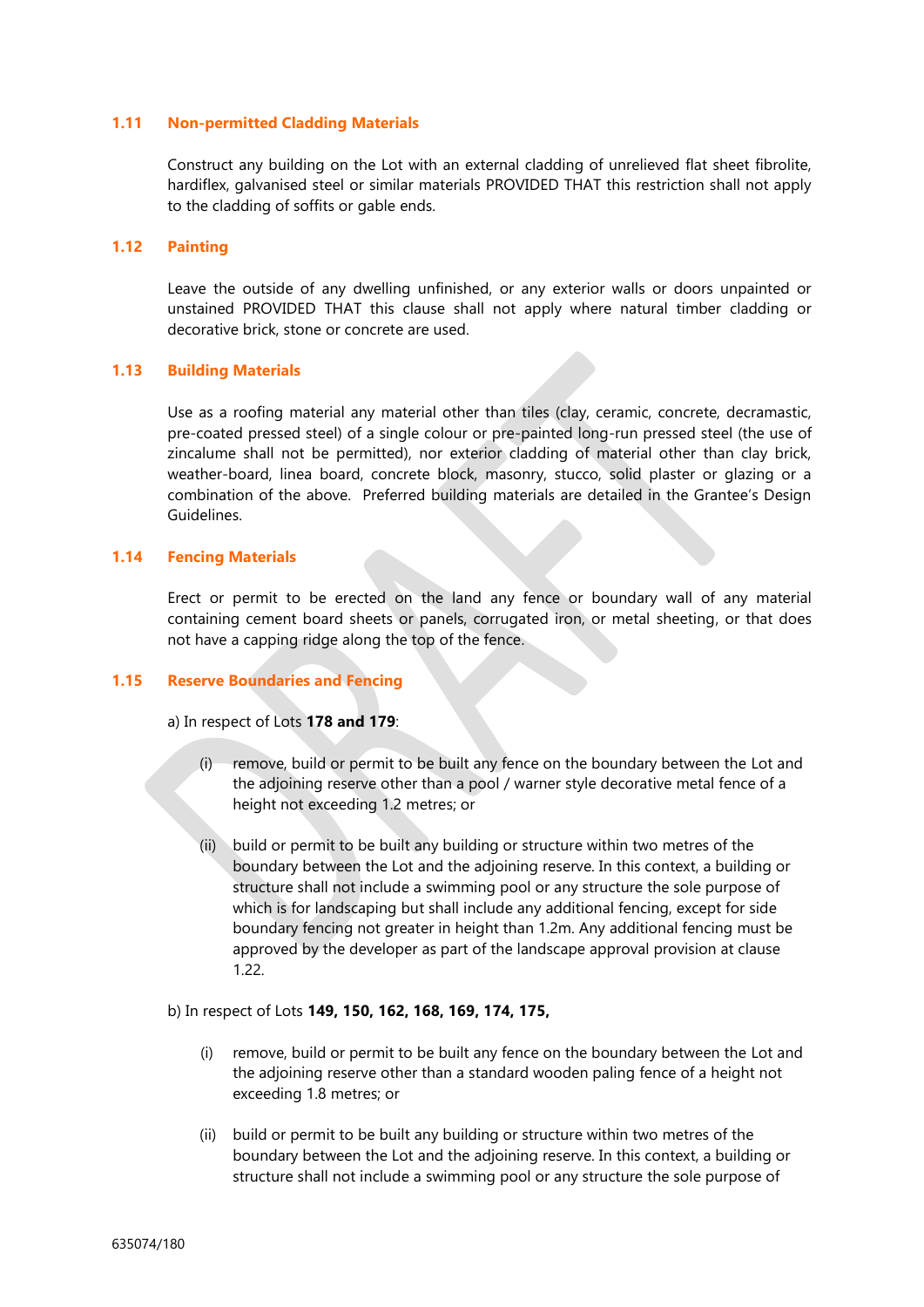which is for landscaping but shall include any additional fencing, except for side boundary fencing not greater in height than 1.2m. Any additional fencing must be approved by the developer as part of the landscape approval provision at clause 1.22.

## **1.16 Boundary Fencing – Road Frontage Setbacks**

a) Interpretation

**"Double Frontage Lots"** means Lots **149, 154, 165, and 190**

**"Maximum Length"** means 30% of the length of the Road Boundary

**"Road Boundary"** means a boundary between a Lot and any legal road

**"Side Boundary"** means a boundary between a lot and an adjoining lot that is not a Road Boundary

**"Total Length"** means the total length of the fence taken in a line parallel to the road

b) Road Boundary Fencing – **Lots 149 to 156, 160 to 166, 171, 172, 178, 179, 185, 186, and 189 to 192.**

The Grantor shall not permit any fence or other structure (other than a letterbox, and any decorative metal fence referred to in clause 1.15(a)) to be erected in the area between the Road Boundary and a line drawn parallel to the Road Boundary, with the distance between such line and the Road Boundary being determined by those parts of the dwelling closest to the Road Boundary.

## c) **Road Boundary Fencing – Double Frontage Lots**

In recognition of the larger road boundary of these Double Frontage Lots, and the desirability of allowing privacy the Grantor shall be permitted to erect a fence closer to the boundary than provided for in clause 1.16(b) so long as the fence is erected at least 1 (one) metre from the road boundary and complies with the following requirements:

- i. The fence is no higher than 1.8 metres above finished ground level. The length of the fence does not exceed the 'Maximum Length'. By way of illustration only, the Grantee acknowledges that a curved fence, or fence that is parallel to the boundary but which has a return, will comply with this restriction notwithstanding that in overall length such fence may exceed the 'Maximum Length'; or
- ii. Compliance with the above 1.16(c)i and an exceedance of the 'Maximum Length' but the fence is at least partially 'Transparent' and has specifically been approved by the Developer pursuant to clause 1.22

## **1.17 Side Boundary Fences**

a) Permit any fence to be erected on the common Side Boundaries between any of **Lots 149 to 156, 160 to 166, 171, 172, 178, 179,185, 186, and 189 to 192**within 1 metre of the point where the Side Boundary meets the Road Boundary, and that the fence is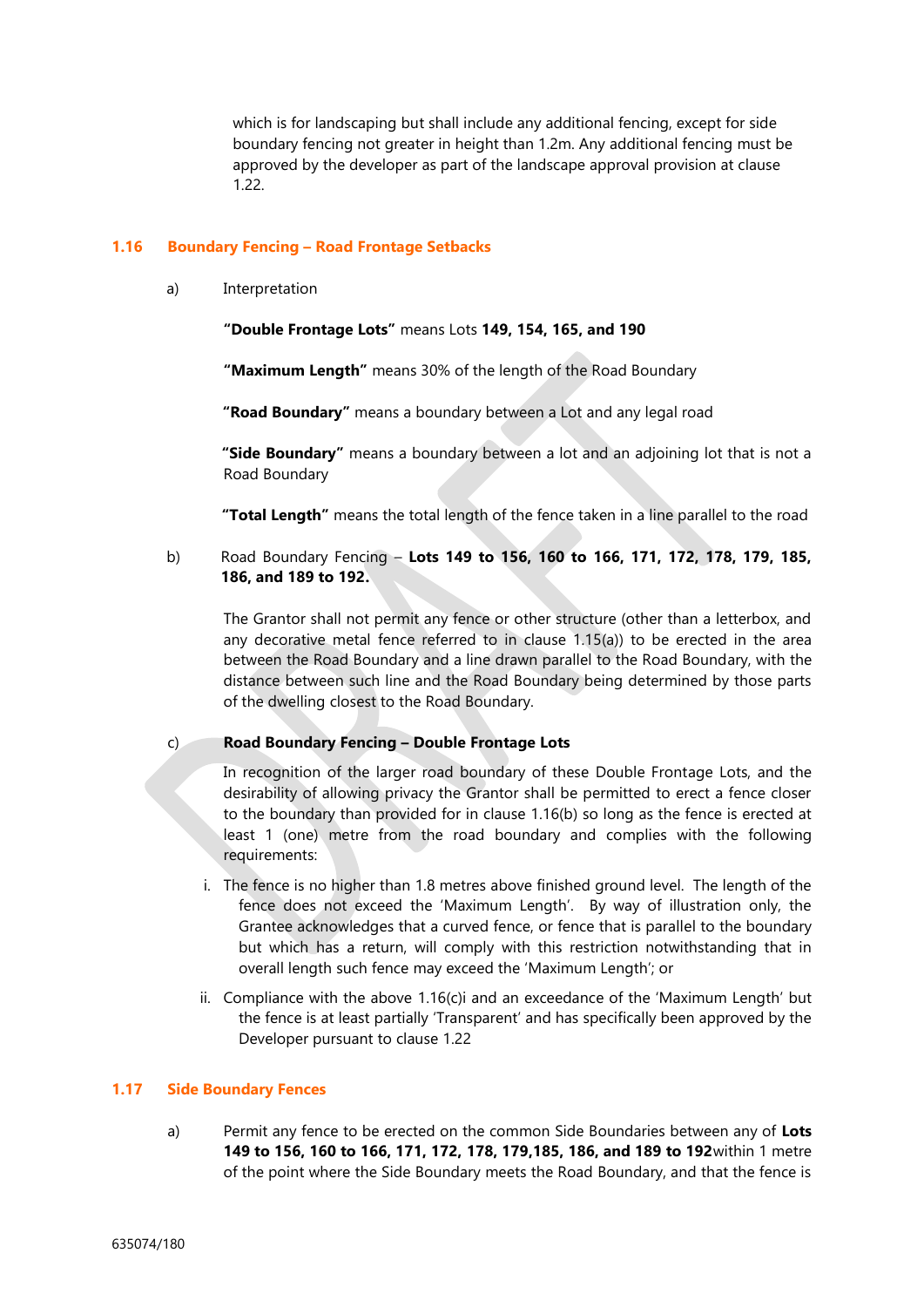raked at an angle of 30 degrees until it attains its maximum height of 1.8 metres above finished ground level.

b) Permit any fence erected on the Lot or any boundary to exceed 1.8 metres generally above finished ground level.

### **1.18 Letterbox**

Erect a dwelling without contemporaneously erecting a new letterbox of a design, colour and cladding consistent with the dwelling or fences, or as approved by the Grantee in accordance with clause 1.22.

#### **1.19 Completion of Landscaping, Driveways and Paths**

Permit the dwelling to be occupied unless all driveways and paths are completed in permanent materials, and all road frontage areas are properly grassed or landscaped.

#### **1.20 Satellite Dishes / Air Conditioning Units**

- a) Place or allow to be placed on the land or buildings any aerials or satellite dishes unless the same comply with the following requirements:
	- (i) have a maximum diameter of one metre; and
	- (ii) are situated at least four metres from the front façade of the dwelling; and
	- (iii) are mounted below the ridgeline of the roof.
- b) Place or allow to be placed on the land or any part of the buildings any external air conditioning unit visible from the road frontage of the Lot.
- c) Place or allow to be placed on the land or any part of the buildings any overhead power or communication lines.

## **1.21 Garden Ornamentation**

Place or allow to be placed on the land or buildings any brightly painted ornaments that are reasonably visible by any other person standing on the footpath of any legal road.

## **1.22 Grantee to Approve Plans**

Commence any work on the property:

a) Without submitting to the Developer (for the purposes of this clause 1.22 meaning Ambers Property Developments Ltd C/- Saunders & Co, PO Box 18, Christchurch) for its approval all building plans, including site plans (showing the position of the vehicle crossing, unless already fixed by the Grantee) specifications, fencing, landscaping plans (which shall be prepared by a qualified landscape designer) and builder. Sole discretion lies with the Grantee in approving building and site plans, specifications, fencing and landscaping plans, which shall comply with the Design Guidelines provided by the Grantee, to the Grantee's satisfaction.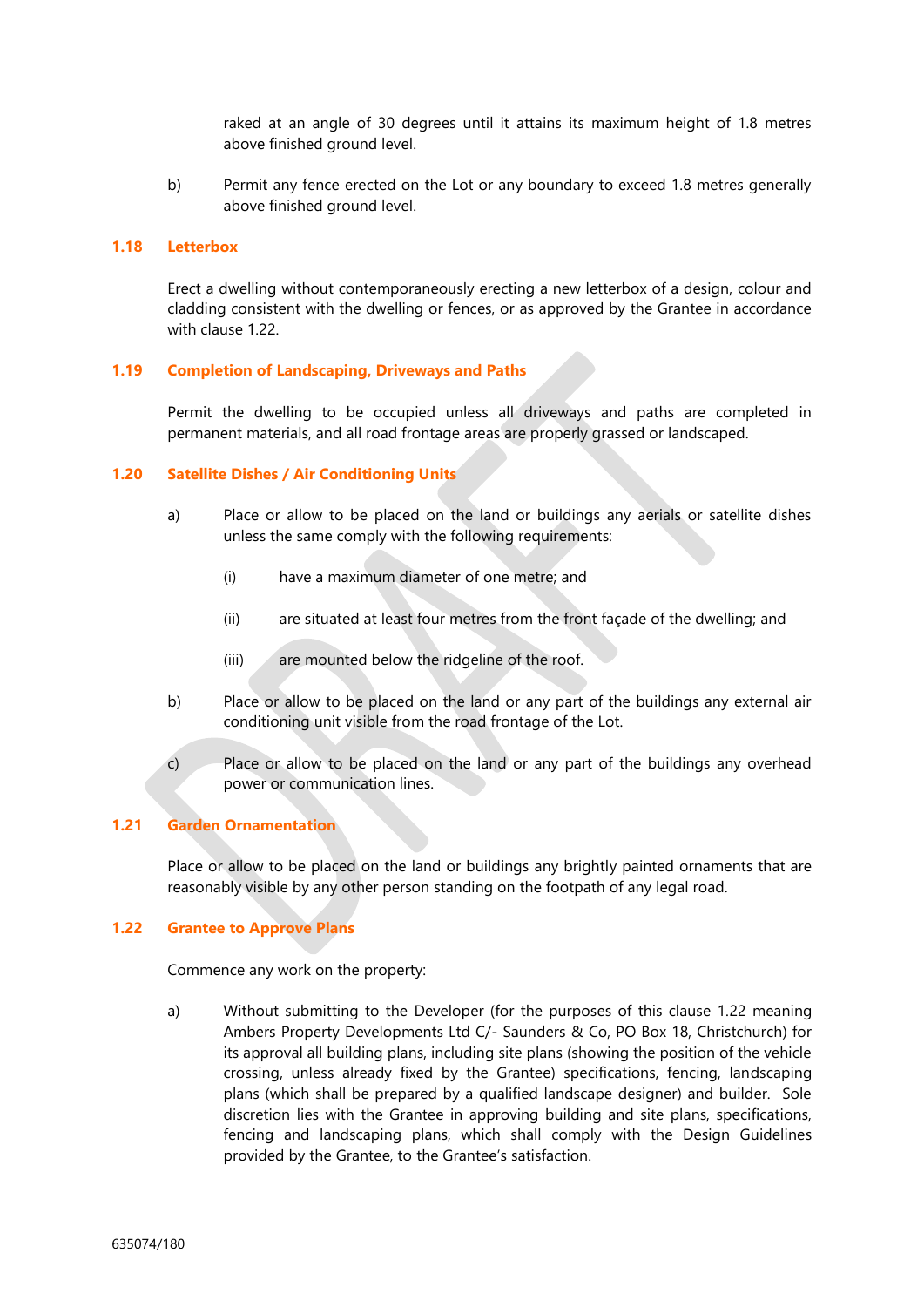b) Which does not conform to the plans approved by the Grantee. Any variation to or deviation from the approved plans and Design Guidelines not approved by the Grantee will be a breach of this clause and subject to the provisions of clause 3.

PROVIDED THAT this clause 1.22 only will cease to apply and be of no further effect from the date that a Code Compliance Certificate is issued for the first dwelling to be built on the Lot.

AND FURTHER PROVIDED THAT the Grantor acknowledges that the Grantee has no legal responsibility or liability for the enforcement, enforceability or applicability of these covenants, nor does the Grantee undertake to enforce or monitor compliance with these covenants on an ongoing basis.

For the avoidance of doubt all other covenants shall continue to endure for the benefit of all benefitting lots other than this requirement to contain developers approval.

## **1.23 Construction Fencing**

Commence construction until temporary fencing has been erected on the entire length of all unfenced boundaries. The temporary fence must comprise removable wire or shade cloth (or other see-through material) and must provide only one vehicle access to the lot from the road or right-of-way.

# **1.24 Construction Zone Areas**

Commence construction until a vehicle crossing of no less than three metres width has been installed in a position approved by the Grantee (unless already formed by the Grantee), the kerb cut down at the crossing and the driveway from the road to the Lot formed and suitably based. The Grantor shall not make any use of the adjoining lots (whether occupied or not) any berms (except at designated crossings) or footpaths for construction work or for access by vehicles.

# **1.25 Health and Safety Requirements**

Permit any construction unless the building site complies with the requirements of the Health and Safety in Employment Act 1992 (or any Act passed in substitution).

## **1.26 Delivery of Materials**

Undertake or permit during the course of construction the loading, unloading, delivery, or storage of building materials other than within the boundaries of the property.

#### **1.27 Building Rubbish**

Carry out any construction unless an adequate rubbish skip is present within the boundaries of the Lot at all times (and regularly emptied or replaced), nor allow during the course of construction any rubbish to blow outside the boundaries of the Lot.

#### **1.28 Washing of Vehicles**

During the course of construction allow any vehicles to be washed down other than within the boundaries of the Lot.